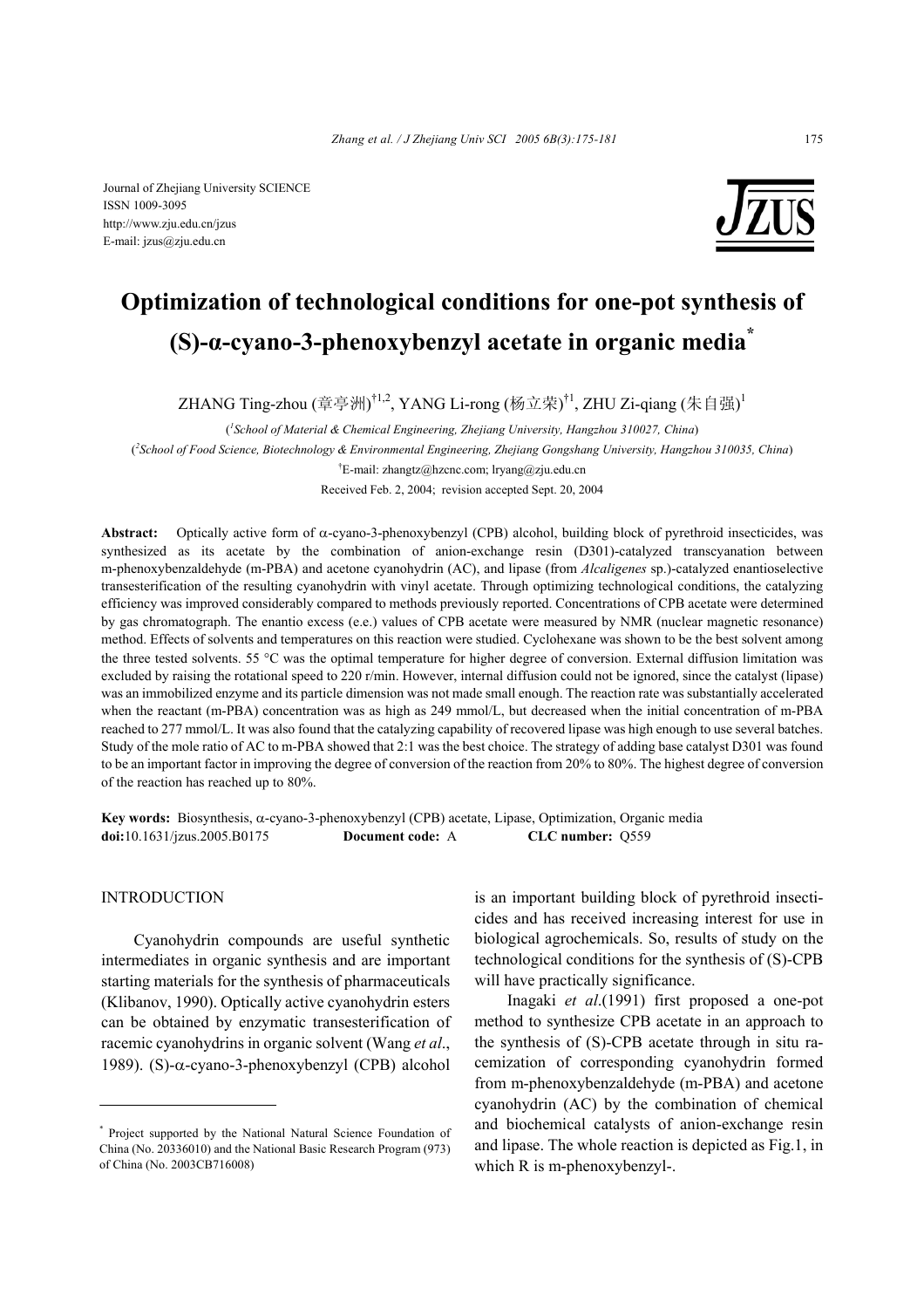

**Fig.1 One-pot synthesis of CPB acetate** 

By using enol esters such as vinyl acetate, the reaction becomes irreversible with the yield of the resolution tending to reach 100%. Furthermore, the racemization of the product is greatly reduced when the hydroxyl group of cyanohydrin is protected by acylation. With quinidine used as a base catalyst to catalyze the reaction between m-PBA and AC, the yield of (S)-CPB acetate was only 20%, with the enantio excess (e.e.) being 83% (Inagaki *et al*., 1992a). Use of anion-exchange resin (AmberliteIRA-904) as a base catalyst for the same reaction greatly increased the yield of (S)-CPB acetate to 80%, while the e.e. is relatively unchanged (89%). Although the conversion of the reactant was as high as 80%, the reaction time was as long as 69.6 h (Inagaki *et al*., 1992b). Our group (Zhu *et al*., 1998) compared the different effects of different kinds of lipases, acylating agents (vinyl acetate and isopropenyl acetate) and resins (D301 and D296) on this reaction. Although the reaction time was as long as 24 h, the conversion degree of the reaction was smaller than 17%. Later, a more effective lipase catalyzing the transesterification was screened and the effects of solvent, temperature, reactant concentration and internal and external diffusion limitation on the lipase-catalyzed transesterification were studied (Zhang *et al*., 2002). To our knowledge, there are few published reports on the influence of technological conditions on the whole one-pot synthesis of (S)-CPB acetate in organic media. Optimization of technological conditions in the synthesis of (S)-CPB acetate is discussed in this paper.

## EXPERIMENT

### **Chemicals and catalysts**

Analytically pure grade vinyl acetate, diisopropyl ether, cyclohexane, n-hexadecane, m-PBA were all obtained from Shanghai Biochemical Reagent Corporation (China). Optically pure grade shift reagents  $Eu(hfc)$ <sub>3</sub> and  $CDCl<sub>3</sub>$  (containing 0.03%) tetramethyl silicane (TMS)) were obtained from Sigma Corporation (USA).

CPB acetate used for coefficient calibration was prepared by the following protocol: Accurately weighed CPB alcohol (32%) 104.5 g, pyridine 26.3 g and cyclohexane 100 ml were added into a flask placed in a −5 °C ice bath and stirred. Weigh 17 g chloracetate and then put it into a titrating tube. The titration velocity of chloracetate should be appropriately adjusted and the titration reaction should be accompanied by stirring. Switch off the ice machine 1 h after completion of the reaction and switch off the stirrer machine 2 h after the ice bath machine is stopped. Filter the pyridine salt and distill the cyclohexane by vacuum distillation.

The lipase separated and purified from *Alcaligenes* sp. was immobilized and supplied by Meito Sangyo Corporation (Japan). The D301 which is a macroporous, weak base anion-exchange resin, was supplied by Hangzhou Zhengguang Chemical Factory (China).

#### **Instruments**

The instruments and apparatus used in the study are listed in Table 1.

#### **Method to keep the water content stable**

The immobilized lipase was put into a saturated LiCl solution container kept in a refrigerator at 4 °C for at least 48 h before the use so that the relative moisture was constant (11%). The reproducibility in

**Table 1 Name, type and suppliers of the instruments used in this study** 

| Name                         | Type              | Supplier                                                                             |
|------------------------------|-------------------|--------------------------------------------------------------------------------------|
| Isothermal shaker            | THZ-82A           | Shanghai Yuejing Medical Instruments Factory, China                                  |
| Electronic balance           | $MD200-3$         | Shanghai Balance Factory, China                                                      |
| Gas chromatograph            | $GC-9790$         | Zhejiang Wenlin Analytical Instruments Factory, China                                |
| Chromatographic work station | N <sub>2000</sub> | Institute of Intelligence & Information Engineering<br>of Zhejiang University, China |
| NMR spectrometer             | DMX500            | Bruker Spectrospin Corporation, Switzerland                                          |
| Automatic polarimeter        | $WZZ-2$           | Shanghai Physical Optics Instruments Factory, China                                  |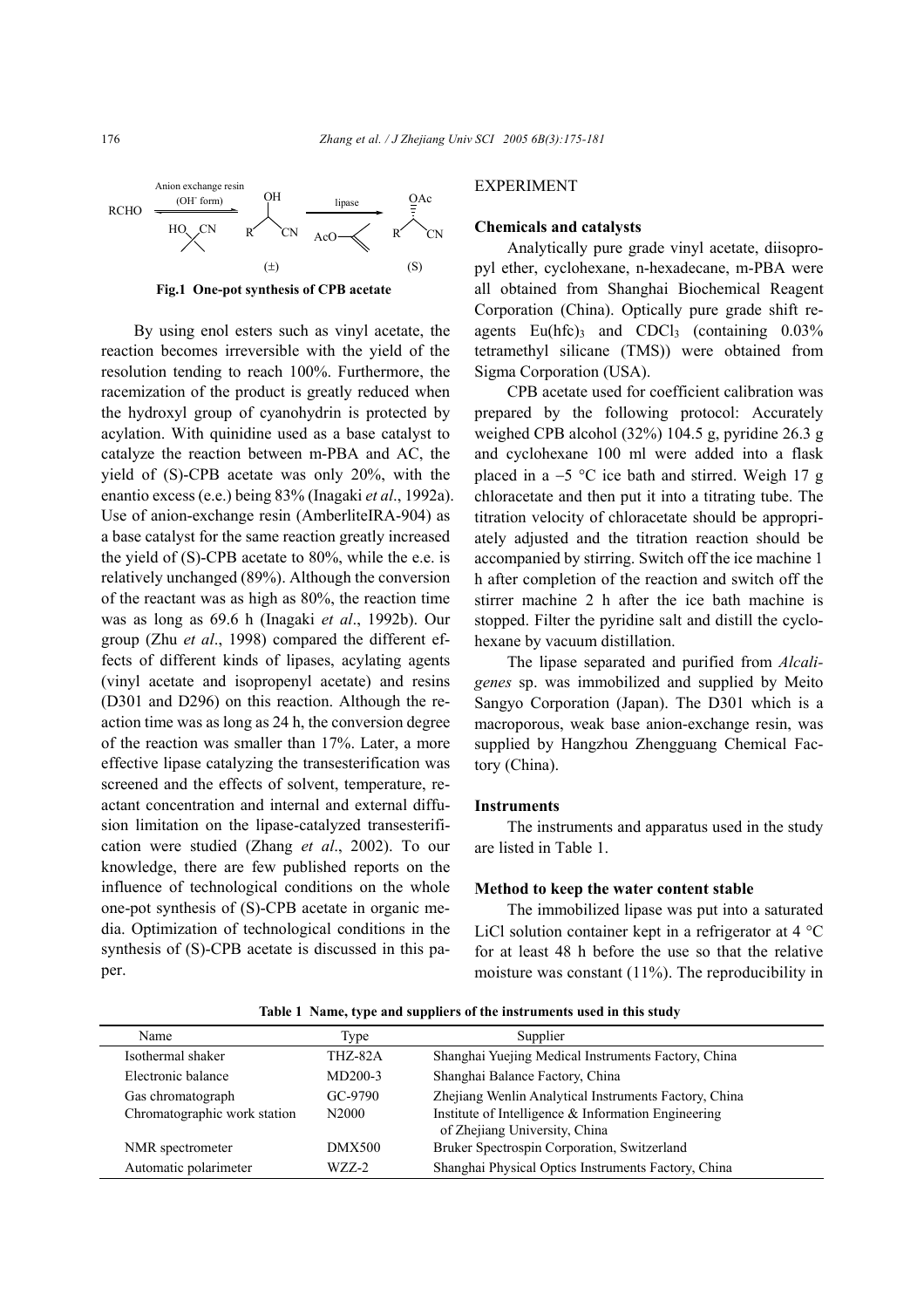regard to the reaction rate of lipase-catalyzed reaction was very high, so long as the experiments followed the procedure described by Halling (1994).

## **Analytical method**

The samples were analyzed with gas chromatograph with 30 m long capillary (SE30), FID detector with temperature of 280 °C and nitrogen as the carrier gas. The oven temperature was programmed from 80 °C to 200 °C at rate of 20 °C/min and 200 °C to 270 °C at rate of 10 °C/min. The injector temperature was set to 320 °C. Internal standard method was chosen as quantitative analytical method and hexadecane was chosen as the internal standard compound. The calibration coefficient of product CPB acetate was determined to be 2.634. The repeatability was satisfactory.

## **Measurement of e.e. value of CPB acetate by NMR method**

A sample (ca. 20 mg) was dissolved in a CDCl3-TMS (0.03%, *V*/*V*) solution (total 0.5 ml), into which Eu(hfc)<sub>3</sub> (ca. 50 mg) was added. Two signals appeared, δ (chemical shift) 2.31 for (R)-isomer and δ 2.27 for (S)-isomer. Comparison of the integration of these two signals enabled the precise determination of the e.e.

#### **General methods for kinetic study**

The reaction was carried out in a batch reactor (55 ml vial). The reactants (AC, m-PBA, vinyl acetate) and the lipase were weighed accurately. The reaction was started by the addition of the resin D301. In the reaction course, the reactor was placed in a shaker whose rotational speed was controllable and temperature was kept constant. A 0.05 µl of the well-stirred reaction mixture was taken at intervals. The concentrations of CPB acetates were measured by gas chromatograph. Water activity of the solution was kept at 0.01 with definite amount of molecular sieve (Valivety *et al*., 1992).

## RESULTS AND DISCUSSIONS

## **Choice of solvents**

The enantioselectivity of the enzyme-catalyzed reaction and the reaction rate in nonaqueous media

greatly depended on the solvents (Carrea and Riva, 2000; Klibanov, 2001).

Three solvents were compared in this reaction system. Under the experimental condition  $(45 °C, 220)$ r/min, the lipase 2.5 mg/ml, D301 5 mg/ml, initial m-PBA concentration 70 mmol/L, initial AC concentration 258 mmol/L), progress curves for the three solvents (vinyl acetate, diisopropyl ether, cyclohexane) were measured. In a preliminary experiment, these three solvents had almost the same solubility of substrates, m-PBA and AC. The effect of the three solvents on enzyme deactivation could be ignored in the reaction time period. The results are shown in Fig.1.

Fig.1 showed that cyclohexane is the first choice to obtain more product in the shortest time, and that diisopropyl ether could make do with the second best. This test just showed the importance of variety of solvent in affecting the degree of conversion of this reaction system. More work should be done to search for the better solvent.



**Fig.1 Effect of solvents on the one-pot reaction**  *C*<sub>p</sub>: Concentration of product; *S*<sub>A0</sub>: Initial concentration of reactant m-PBA;  $S_{B0}$ : Initial concentration of reactant cyanohydrin

#### **Effect of temperature**

It was widely believed that enzymes exhibit their highest stereoselectivity at low temperatures (Phillips, 1996). This belief was supported by some experimental observations. In our temperature test, the one-pot reaction was performed under the following conditions: 220 r/min, initial m-PBA concentration 70 mmol/L, initial AC concentration 276 mmol/L, the lipase 2.5 mg/ml, D301 5 mg/ml, vinyl acetate acting as both acyl donor and solvent. In this reaction system, there existed two catalysts−D301 and lipase. The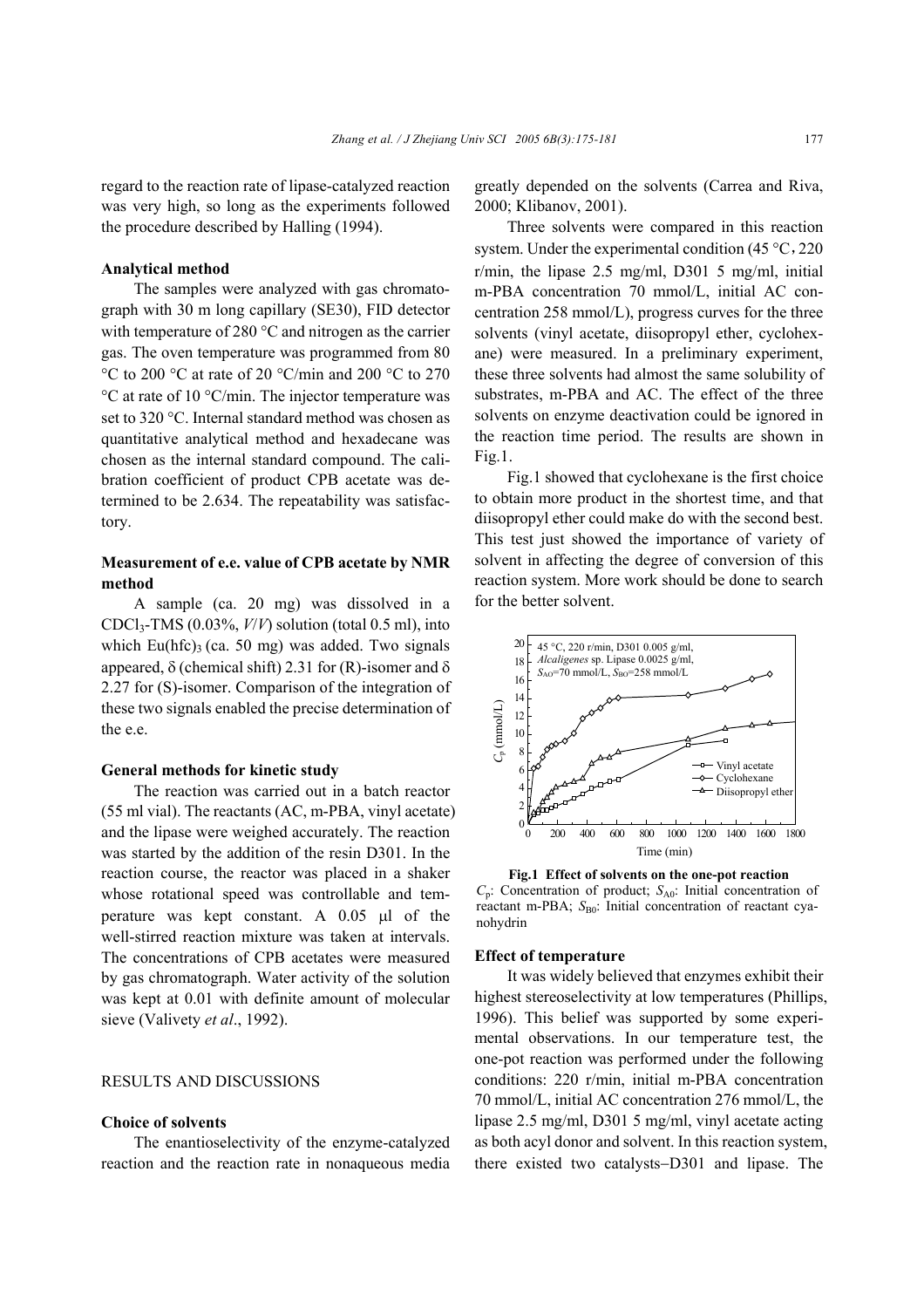temperature effect on the system must have resulted from the comprehensive influence of the two catalysts. The progress curves of the reaction at different temperatures are shown in Fig.2 and the initial rates, degree of conversion and e.e. values were given in Table 2.



**Fig.2 Effect of temperature on the one-pot reaction** 

**Table 2** The initial rates  $(V_0)$  and e.e. values and **degree of conversion at 1330 min for the one-pot reaction at various temperatures**

| Т<br>(°C) | $V_0 \times 10^5$<br>$mol/(L-s)$ | e.e.<br>$(\%)$ | Degree of conversion<br>at 1330 min $(\% )$ |
|-----------|----------------------------------|----------------|---------------------------------------------|
| 35        | 0.031                            | 88.2           | 74                                          |
| 40        | 0.036                            | 82.5           | 13.4                                        |
| 45        | 0.039                            | 65.0           | 14.2                                        |
| 50        | 0.046                            | 50.0           | 24.6                                        |
| 55        | 0.098                            | 40.2           | 37.5                                        |

Fig.2 and Table 2 showed that 55 °C was the optimal temperature for higher degree of conversion. However, the e.e. values of the product decreased gradually with increased reaction temperature. This showed that the enantioselectivity of the lipase decreased with increased temperature, and e.e. value was found to be in negative correlation to degree of conversion in this reaction system.

#### **Effect of internal and external diffusion**

Due to the insolubility of enzyme and D301 in organic media, external diffusion limitation must exist in this reaction system. Furthermore, since the *Alcaligenes* lipase was an immobilized enzyme, the reactants must first diffuse from the surface of the enzyme to the inner parts of the enzyme and they could then be transformed to products. Therefore, internal diffusion limitation is also existent. Effects of rotational speed and enzyme concentrations on the

reaction when the reactant concentration was high enough were studied to reveal the effects of the external and internal diffusion limitations. The effect of rotational speed on the reaction was shown in Fig.3 and Table 3.



**Fig.3 Effect of external diffusion on the one-pot reaction**

**Table 3 Effect of rotational speed on the initial rates** of one-pot reaction (45 °C,  $S_{A0}$  =70 mmol/L, *Alcaligenes* **sp. lipase 2.5 mg/ml)**

| Rotational speed (r/min) | Initial rate $[mmol/(L·min)]$ |
|--------------------------|-------------------------------|
| 110                      | 0.011                         |
| 155                      | 0.015                         |
| 190                      | 0.019                         |
| 220                      | 0.024                         |
| 240                      | 0.024                         |
| 260                      | 0.024                         |

Fig.3 showed that the reaction rate increased at rotational speed of 110 r/min to 220 r/min and was almost unchanged at rotational speed higher than 220 r/min (the three curves covered each other). Thus, the conclusion that the external diffusion could be excluded when the rotational speed was higher than 220 r/min could be reasonably drawn.

Under the experimental conditions (45  $\degree$ C, 220 r/min,  $S_{A0}$ =70 mmol/L,  $S_{B0}$ =276 mmol/L), the progress curves of the reaction in different enzyme concentrations were measured (Fig.4). The reaction rate increased with increased enzyme concentration (Fig.4). The initial rates of each progress curve were calculated and a  $V_0$  (initial reaction rate, mol/(L⋅s)) vs  $E_0$  (initial enzyme concentration, mol/L) curve was drawn (Fig.5).

Fig.5 showed that  $V_0$  is not linearly correlated with  $E_0$ . This suggested that the internal diffusion limitation exist in this system (Bedell *et al*., 1998).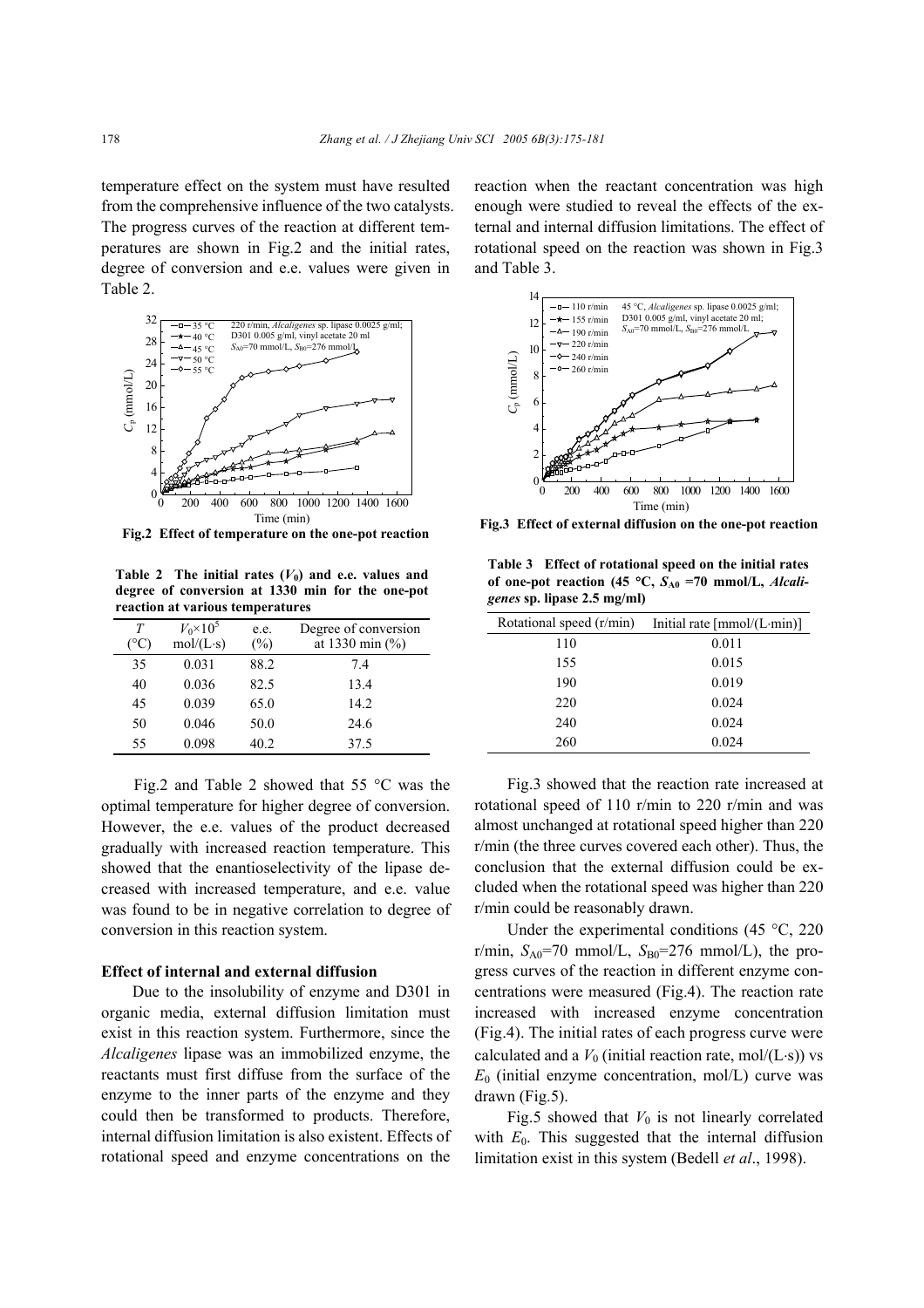

**Fig.4 Effect of enzyme concentration on the initial rates of the one-pot reaction** 



**Fig.5** Relationship between  $E_0$  and the initial rates of the **one-pot reaction** 

#### **Effect of reactant concentrations**

Under the reaction condition (45 °C, 220 r/min, D301 5 mg/ml, lipase 25 mg/ml, vinyl acetate as acyl donor and solvent), the effect of m-PBA concentration (AC concentration was designed to be double of m-PBA) on the one-pot reaction system had been studied. Each progress curve at different m-PBA concentrations was shown in Fig.6.

Fig.6 showed that the reaction rate increased when



**Fig.6 Effect of m-PBA concentrations on the one-pot reaction** 

the initial m-PBA concentration increased from 70 mmol/L to 249 mmol/L but decreased when the m-PBA concentration reached to 277 mmol/L. This implied that substrate inhibition may exist in this reaction system though reduced reaction rate at high substrate concentrations in immobilized enzyme system may also be due to a reaction limited process. The initial rate, degree of conversion and e.e. values were given in Table 4. Degree of conversion at 1840 min decreased when initial m-PBA concentration reached 277 mmol/L. However, change of e.e. had no regularity with the increasing of m-PBA concentration. This reactant concentration test is important and useful for further kinetic study of this reaction.

**Table 4 Effect of initial m-PBA concentrations on the one-pot reaction**

| Initial rate<br>$S_{A0}$<br>[mmol/(L·min)]<br>(mmol/L) | Degree of conversions<br>at 1840 min $(\% )$ | e.e.<br>$(\%)$ |
|--------------------------------------------------------|----------------------------------------------|----------------|
| 0.028<br>70                                            | 23.2                                         | 63.3           |
| 0.032<br>126                                           | 22.3                                         | 73.3           |
| 189<br>0.051                                           | 24.1                                         | 55.6           |
| 0.088<br>224                                           | 22.3                                         | 82.5           |
| 249<br>0.143                                           | 22.5                                         |                |
| 277<br>0.116                                           | 17.8                                         |                |

### **Comparison of unused lipase and reused lipase**

Lipase is a relatively expensive catalyst. One of the advantages of synthesis in organic solvent is the convenient recovery of catalyst. In order to check the inactivation rate of lipase in this one-pot reaction system, the catalytic ability of unused lipase and reused lipase was compared (Fig.7). It was shown that the catalytic efficiency of new lipase was slightly better than that of the reused lipase. Lipase in organic media could be used for at least more than once or even several times.



**Fig.7 Comparison of new lipase and reused lipase for the one-pot reaction**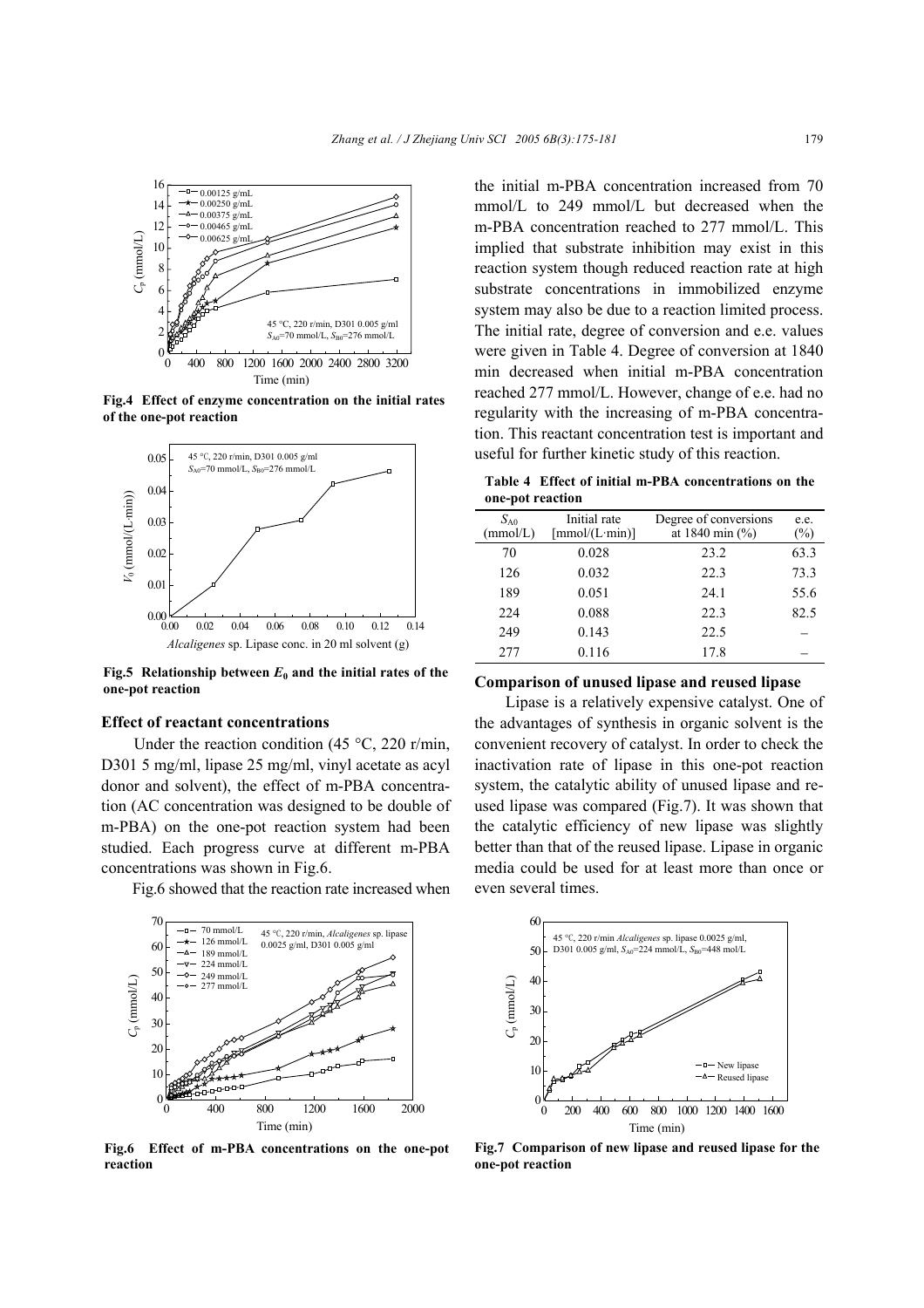## **Optimization of the mole ratio of the two reactants: AC and m-PBA**

Since there were two reactants, AC and m-PBA in this one-pot reaction system, the mole ratio of the two reactants might be important for obtaining high degree of conversion. In order to determine such effect, we chose five ratios, 0.5:1, 1:1, 1.5:1, 2:1, 3:1 for testing. The reaction degrees of conversions of the five ratios are shown in Table 5. Ratio 2:1 (AC: m-PBA) is shown to be the best choice.

Therefore, it is important to choose an appropriate mole ratio of the two reactants in industrial production in order to get higher conversion.

#### **Effect of addition strategy of catalyst D301**

Under reaction condition (45 °C, 220 r/min, lipase 20 mg, vinyl acetate as solvent 30 ml,  $S_{A0}$ =120 mmol/L, S<sub>B0</sub>=240 mmol/L), 0.7 g D301 was added into the system at the beginning of the reaction. The degree of conversion of m-PBA was only 20% at 2500 min. Later, the addition strategy of D301 was changed to adding D301 0.3 g at the beginning of the reaction and then adding D301 0.2 g every 12 h for two times. Surprisingly, the degree of conversion reached 66% at 1500 min, and even as high as 80% at 2500 min (Fig.8). We repeated the experiment again, and found that the result was almost the same. The e.e. value of the product measured by NMR was 64.5%. This showed that the base catalyst D301 was easily inactivated in organic solvent, and the addition strategy of D301 is important for getting higher degree of conversion. This result is useful in industrial application.



**Fig.8 Effect of the addition mode of D301 on the one-pot reaction (add D301 0.2 g every 12 h)** 

| $10301$ 0.7 $III_2/III_3$ , $III_4$ $III_5$ 0.01 $2/III_7$ |                                                                   |  |
|------------------------------------------------------------|-------------------------------------------------------------------|--|
|                                                            | Mole ratio of AC to m-PBA Conversions at $1500 \text{ min } (\%)$ |  |
| 0.5:1                                                      | 2.5                                                               |  |
| $1-1$                                                      | 48                                                                |  |
| 1.5:1                                                      | 10.3                                                              |  |
| 2:1                                                        | 21.5                                                              |  |

 $3:1$  19.1

#### **Table 5 Effect of different ratio of AC to m-PBA on the conversion of the one-pot reaction (45** °**C, 220 r/min, D301 6.7 mg/ml, lipase 0.01 g/ml)**

#### **CONCLUSIONS**

The one-pot reaction catalyzed by the combination of anion-exchange resin D301 with lipase to synthesize CPB acetate in organic media was studied. By using lipase from *Alcaligenes* sp., the catalyzing efficiency was improved considerably compared to methods previously reported. Effects of solvents and temperatures on this reaction were studied. External diffusion limitation could be prevented by raising the rotational speed to 220 r/min. In contrast, internal diffusion could not be ignored, since the diameter of the immobilized lipase was not made small enough. The reaction rate was substantially accelerated with the increase of the reactant (m-PBA) concentration to 249 mmol/L, but decreased when the initial concentration of m-PBA was higher than 277 mmol/L. It was also found that the catalyzing capability of recovered lipase was high enough for use in several batches. Finally, the mole ratio of AC to m-PBA and addition strategy of base catalyst D301 to improve the conversion of substrates were studied. By using adequate amount of lipase (0.66 mg/L), adequate amount of D301 (23.33 mg/L) and appropriate addition strategy, the conversion of this one-pot reaction could be as high as 80% even when the temperature was 45 °C. and initial concentration of m-CPB was only 120 mmol/L. The e.e. values of the product decreased gradually when the reaction temperature was raised. This showed that the enantioselectivity of the lipase decreased when the temperature increased. However, change of e.e. had no regularity with the increasing of m-PBA concentration. The highest product e.e. value we achieved was 88.2%.

#### **References**

Bedell, B.A., Mozhaev, V.V., Clark, D.S., Dordick, J.S., 1998.